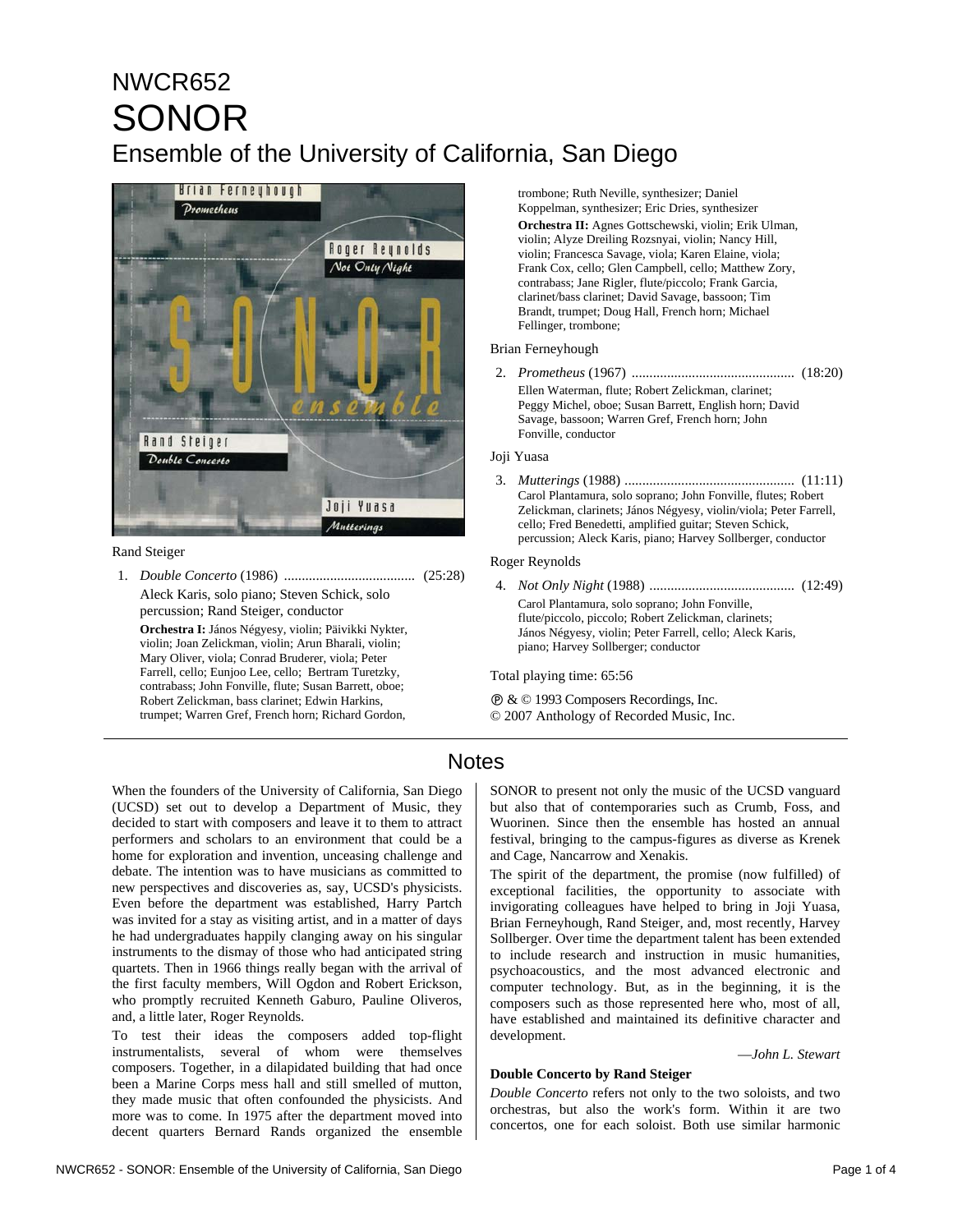material, but differ in context and mood. There are ten sections:

1. introduction 2. piano concerto 3. piano cadenza 4. episode and transition 5. percussion concerto 6. percussion cadenza 7. development (weaving all previous sections) 8. double cadenza 9. simultaneous recapitulation (of sections 2 and 5) 10. finale

*Double Concerto* was premiered by the Los Angeles Philharmonic in November 1987, with John Harbison conducting. The soloists, to- whom the work was originally dedicated, were Daniel Druckman and Alan Feinberg, who subsequently performed it with the American Composers Orchestra in New York.

**Rand Steiger** (*b* New York City, 1957) has conducted the Los Angeles Philharmonic New Music Group, CalArts 20th Century Players, SONOR, and the California EAR Unit, including many premiere performances. As a composer he has received the Rome Prize, a National Endowment for the Arts Composers Fellowship, and commissions and performances from many ensembles including the St. Paul and Los Angeles Chamber orchestras, Speculum Musicae, Zeitgeist, and the Los Angeles Philharmonic, with which he served as Composer Fellow for two seasons. He joined the UCSD music faculty in 1987. His works are recorded on Crystal, New Albion, and New World.

#### **Prometheus by Brian Ferneyhough.**

*Prometheus* for woodwind sextet was composed in 1967 and given its first performance by the Arradon Ensemble, directed by the composer, in London in the same year. As its title obliquely suggests, the piece is concerned with the nature of creative volition, freedom of choice and their manifestation as sonic form. It is broadly divisible into three main sections, the second of which, an incisively mercurial scherzo, is followed by a darkly ruminative third section culminating in a harmonically hyper-saturated "chorale." The work's highlywrought polyphonic textures are framed by cadenza-like solos for clarinet and piccolo respectively, the work being concluded by a third such passage assigned to the piccolo Eflat clarinet.

**Brian Ferneyhough** (*b* Coventry, England, 1943), received formal training at the Birmingham School of Music and the Royal Academy of Music, London and was subsequently awarded a scholarship to study with Klaus Huber in his master class at the Basel Conservatory, Switzerland. After his move to mainland Europe his works began to receive wide recognition, and were performed at many major international festivals, such as Royan, La Rochelle, Donaueschingen, Holland Festival, Gaudeamus, Huddersfield, Paris Autumn Festival, ISCM, Strasbourg, etc. In 1984 he was made Chevalier dans l' Ordre des Arts et des Lettres and was named honorary Associate of the RAM in 1990. In addition to his regular teaching at the Freiburg Musikhochschule (1973–86), the Royal Conservatory of The Hague (1986–87) and the University of California at San Diego (since 1987), he has given courses in many European and North American institutions, most notably the Darmstadt Summer School, where he has been Composition Course Coordinator since 1984.

#### **Mutterings by Joji Yuasa**

*Mutterings* was composed for the Elsinor Players and premiered by them at the Lerchenborg Musik Tage in Denmark in July 1988. It was commissioned by the Japan Broadcasting Corporation. The work is based on the psychotic text from R.D. Laing's collection entitled *Do You Love Me?*  The text consists of five sections; each movement is indicated by the composer as follows: 1. Erratically 2. Loosely 3. Confidently 4. Under Obsession 5. Catastrophe. This composition is located in the extension of one of the composer's keen interests, namely, meta-communication in spoken language as musical conveyance.

**Joji Yuasa** (*b* Koriyama, Japan, 1929) is a self-taught composer who worked in the group "Experimental Workshop" in Tokyo in the early 1950's. He has received a Japan Society Fellowship and was composer-in-residence in the Berlin Artist Program sponsored by the DAAD. He has been awarded commissions from the Koussevitzky Music Foundation, Saarland Radio Symphony Orchestra and the NHK Symphony Orchestra, among others. Yuasa has participated in New Music Concerts in Toronto, the Asian Pacific Festival in New Zealand, and Composers Workshop in Amsterdam. His music has been performed at the ISCM World Music Days and the Warsaw Autumn Festival. Yuasa has taught in the Department of Music at UCSD since 1981.

#### **Mutterings**

1. I couldn't believe it I just couldn't believe it just could not believe it I I I just couldn't believe it couldn't believe it couldn't believe it I just couldn't believe couldn't believe it couldn't believe it I I just couldn't believe it couldn't believe it couldn't believe it

2.

do y'know what I mean you know yknow what I mean it's sort of it's well it's it's well it's you know what I mean y'know you just cant have any idea yknow what I mean yknow it's it's well it's not like anything really you know what I mean it's nothing dyou know what I mean I can't stand it

3.

What am I going on about anyway? Whats the problem? Is there a problem? That's the problem. Maybe. Maybe not. But anyway. Why do I think there may be a problem if there is no problem and why do I think there may be no

problem if there is? Anyway. Whether there is or there isn't a problem it's a problem how much time to spend figuring out if there is or there isn't anyway what difference does it make anyway if there is or is not a problem what is a problem is a problem anyway 4.

no thinking no no thinking no no no no thinking . no no no no no no thinking no forgetting no recall no action no no action do nothing don't do nothing don't do anything what is not allowed is forbidden 5.

My neck is on the guillotine the blade comes down my head goes this way the rest goes that which side will I be on?

#### **Not Only Night by Roger Reynolds**

*Not Only Night* was built up around Schoenberg's dark and gripping treatment of *Nacht* in *Pierrot lunaire*. It involved the setting of two of Otto Erich Hartleben's recastings of Albert Giraud's original fifty-poem set, texts that the master had bypassed in his work. *Not Only Night* was written in response to an imaginative design by Leonard Stein.

I established two outriggers to Schoenberg's central vessel, each with a song and a transitional interlude. The overall design of my miniature triptych includes two new songs: "Abend," which begins the work, and "Morgen," which brings it to a close. The first interlude grows out of a violin solo that occurs at the end of "Abend" and leads from my first song into the Schoenbergian heart of the matter. Complementarily,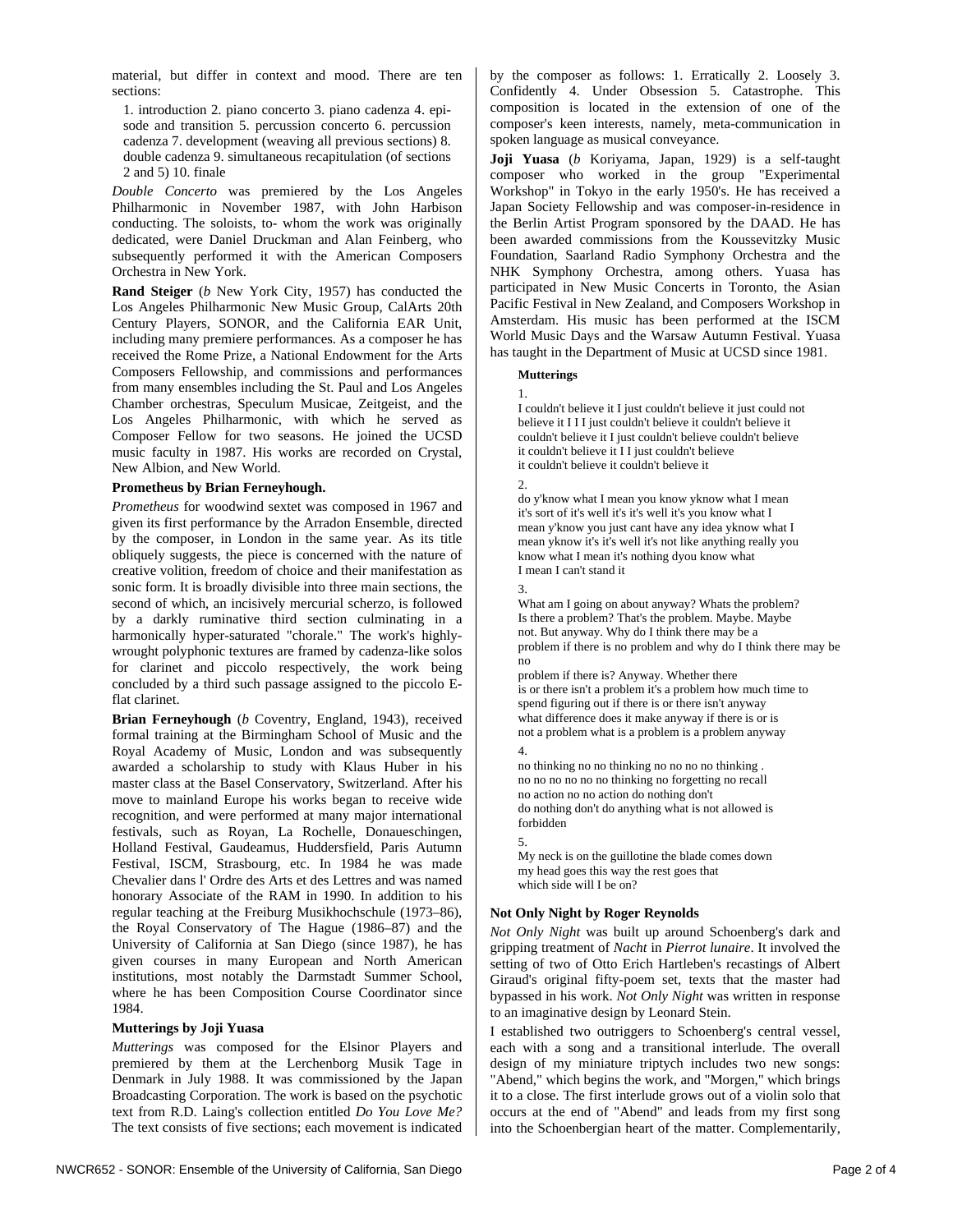a duet of natural harmonics between the violin and the cello precedes the beginning of "Morgen," providing a second interlude that links it to *Nacht*. Each interlude has sent into it a germinal instrumental passage: that during the first (for piccolo and E-flat clarinet) is the source of the primary accompaniment for the vocal line in "Morgen's"; that during the second (for flute alone) is the origin of "Abend's" accompanying line.

*Not Only Night* is a fabric woven of derivation and commentary. Prefiguration and aftermath as well as surreal shattering and rejuxtaposing were used in the newly composed music. The pitch materials were derived from Schoenberg's harmonic behaviors in *Nacht*.

—*Roger Reynolds* 

#### **Not Only Night**

#### 1. **Evening**

Melancholy earnest storks, white against the black horizon, clatter with their slim long bills the evening rhythm's monotone. Emptied of all hope the sun meets with weary slanting rays melancholy earnest storks, white against the black horizon. And the dreamy languid marsh with its green metallic eyes that contain the day's last sunlight's farewell glimmer— mirrors back melancholy earnest storks.

2. **Morning**

A powdery pale rosy dust dances across the morning grasses Softly a singing, light and limpid, rings like a distant angel's choir. Like a white rose the morning star fades in the sunrise dew of heaven. A powdery pale rosy dust dances across the morning grasses. A soft young maiden shyly flees before the lecherous Cassander. White petticoats crush lightly over the flowers—there arises fragrant a powdery pale rosy dust.

**Roger Reynolds** (*b* Detroit, Michigan, 1934) was trained in both music and science. Although his aesthetic outlook was shaped by the American experimental tradition, it was also influenced by the Second Viennese School. His active career (in Europe and Asia as well as the United States) has included not only composing but writing, lecturing, organizing musical events and teaching. His works range from purely instrumental and vocal music to computer, mixed media and theatrical compositions. Reynolds has been honored by the Pulitzer Prize and by the National Endowment for the Arts, the Library of Congress and the National Institute of Arts and Letters, among others. He has been a member of the UCSD music faculty since 1969.

#### **Performer Biographies:**

**SONOR** was established in 1975 as a forum for the presentation of new music by the faculty of the University of California, San Diego. Resident composers with the ensemble have included Erickson, Ferneyhough, François, Ogdon, Rands, Reynolds, Steiger and Yuasa, most of whom have written new works for the ensemble. All SONOR programs, including the recordings on this disc, are presented by its extended membership of UCSD graduate students, associate performers and guest artists.

**Carol Plantamura**, soprano, is considered by many critics to be one of the foremost interpreters of both seventeenth and twentieth-century music. She has collaborated with some of the leading composers of our time including Berio, Boulez, Globokar, Oliveros, Foss, Jolas, Ogdon, Rands, Erickson and Reynolds. She has continued performing internationally since coming to UCSD in 1978.

**Aleck Karis**, piano, at home with both contemporary and classical works, has recently appeared at festivals in Bath, Geneva, São Paulo, Los Angeles, Miami, Caramoor, and the Warsaw Autumn Festival. He is the pianist for Speculum Musicae and has widely recorded. His teachers include Artur Balsam, Beveridge Webster, and William Daghlian. In 1990 Karis became a member of the UCSD Music Faculty.

**Steven Schick**, percussion, has performed as soloist throughout the U.S., Europe, Latin America, Australia and New Zealand in addition to touring with pianist James Avery. Schick has received Fulbright and Annette Kade fellowships, the Kranichstein Prize, Second Prize from the Gaudeamus International Competition, and First Prize in the American Wind Symphony Competition. He recorded David Lang's *The Anvil Chorus* for CRI. Schick joined the UCSD music faculty in 1990.

**Harvey Sollberger**, conductor, has been active as a composer, conductor, flutist, teacher, and organizer of concerts since the early 1960s. He was a founder of the Group for Contemporary Music and, with Charles Wuorinen, served as its co-director for twenty-seven years. Recently, he has been the featured artist at the Interlink Festival in Tokyo, composer-in-residence at the American Academy in Rome, and composer-in-residence with the San Francisco Contemporary Music Players. Sollberger left his position as professor of music at Indiana University to join the music faculty at UCSD in 1992.

**John Fonville**, conductor/flutist, was co-director of SONOR from 1988–1992. As a flutist he has performed contemporary music as a soloist and with ensembles in the United States and Canada. On the faculty of UCSD since 1983, he has also taught at the University of Illinois, where he received a doctorate. He has been a member of the Memphis Symphony Orchestra, Early Music Ensemble, Roulette and now works with The Tone Road Ramblers, the University of California Baroque Ensemble and with Tom North.